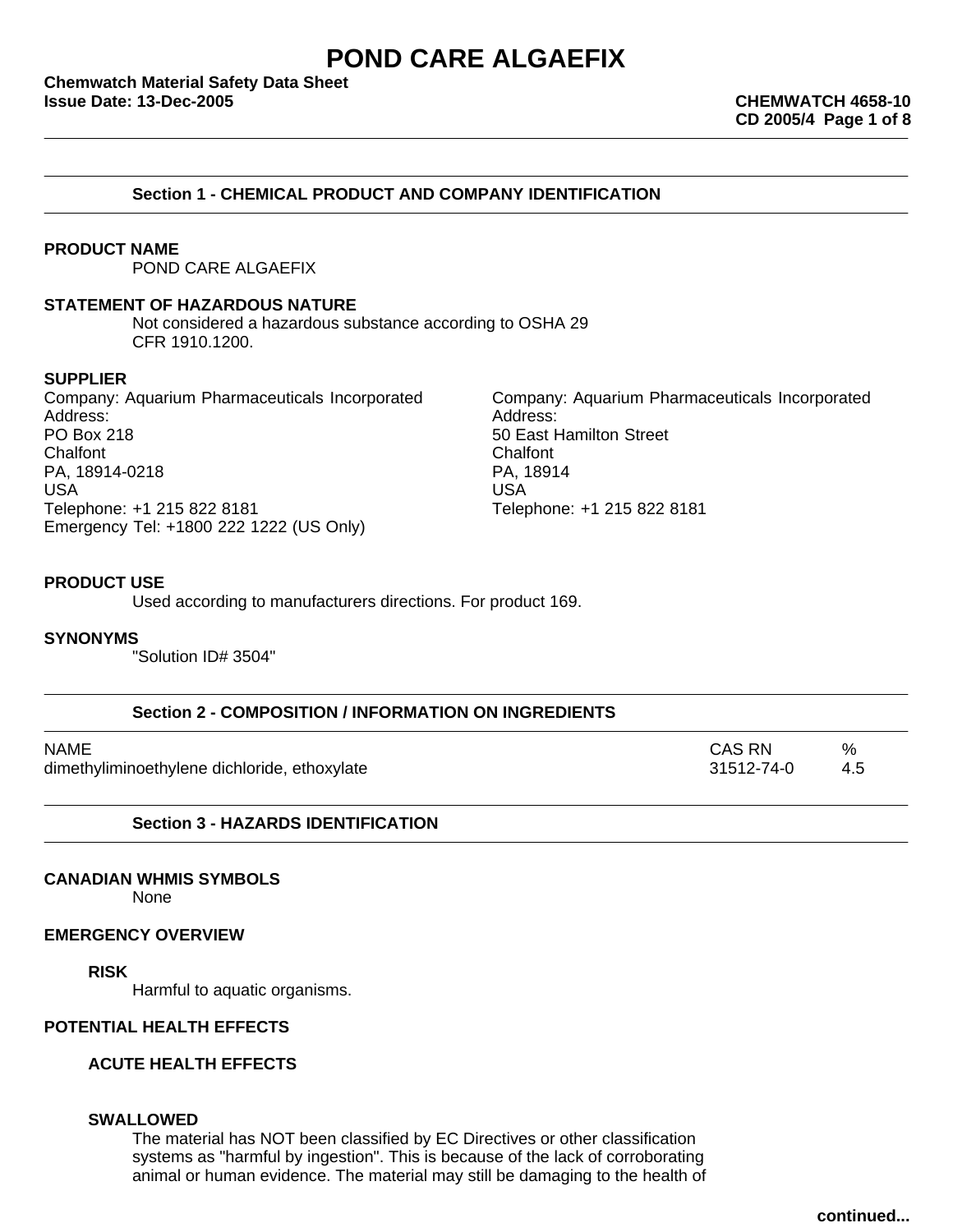**Chemwatch Material Safety Data Sheet Issue Date: 13-Dec-2005 CHEMWATCH 4658-10**

the individual, following ingestion, especially where pre-existing organ (eg. liver, kidney) damage is evident. Present definitions of harmful or toxic substances are generally based on doses producing mortality rather than those producing morbidity (disease, ill-health). Gastrointestinal tract discomfort may produce nausea and vomiting. In an occupational setting however, ingestion of insignificant quantities is not thought to be cause for concern.

# **EYE**

Although the liquid is not thought to be an irritant (as classified by EC Directives), direct contact with the eye may produce transient discomfort characterised by tearing or conjunctival redness (as with windburn).

### **SKIN**

The material is not thought to produce adverse health effects or skin irritation following contact (as classified by EC Directives using animal models). Nevertheless, good hygiene practice requires that exposure be kept to a minimum and that suitable gloves be used in an occupational setting.

### **INHALED**

The material is not thought to produce adverse health effects or irritation of the respiratory tract (as classified by EC Directives using animal models). Nevertheless, good hygiene practice requires that exposure be kept to a minimum and that suitable control measures be used in an occupational setting.

### **CHRONIC HEALTH EFFECTS**

Long-term exposure to the product is not thought to produce chronic effects adverse to the health (as classified by EC Directives using animal models); nevertheless exposure by all routes should be minimised as a matter of course.

# **Section 4 - FIRST AID MEASURES**

### **SWALLOWED**

- Immediately give a glass of water.

- First aid is not generally required. If in doubt, contact a Poisons

Information Centre or a doctor.

### **EYE**

If this product comes in contact with eyes:

- Wash out immediately with water.

- If irritation continues, seek medical attention.

- Removal of contact lenses after an eye injury should only be undertaken by skilled personnel.

## **SKIN**

If skin or hair contact occurs:

- Flush skin and hair with running water (and soap if available).
- Seek medical attention in event of irritation.

### **INHALED**

- If fumes or combustion products are inhaled remove from contaminated area.

- Other measures are usually unnecessary.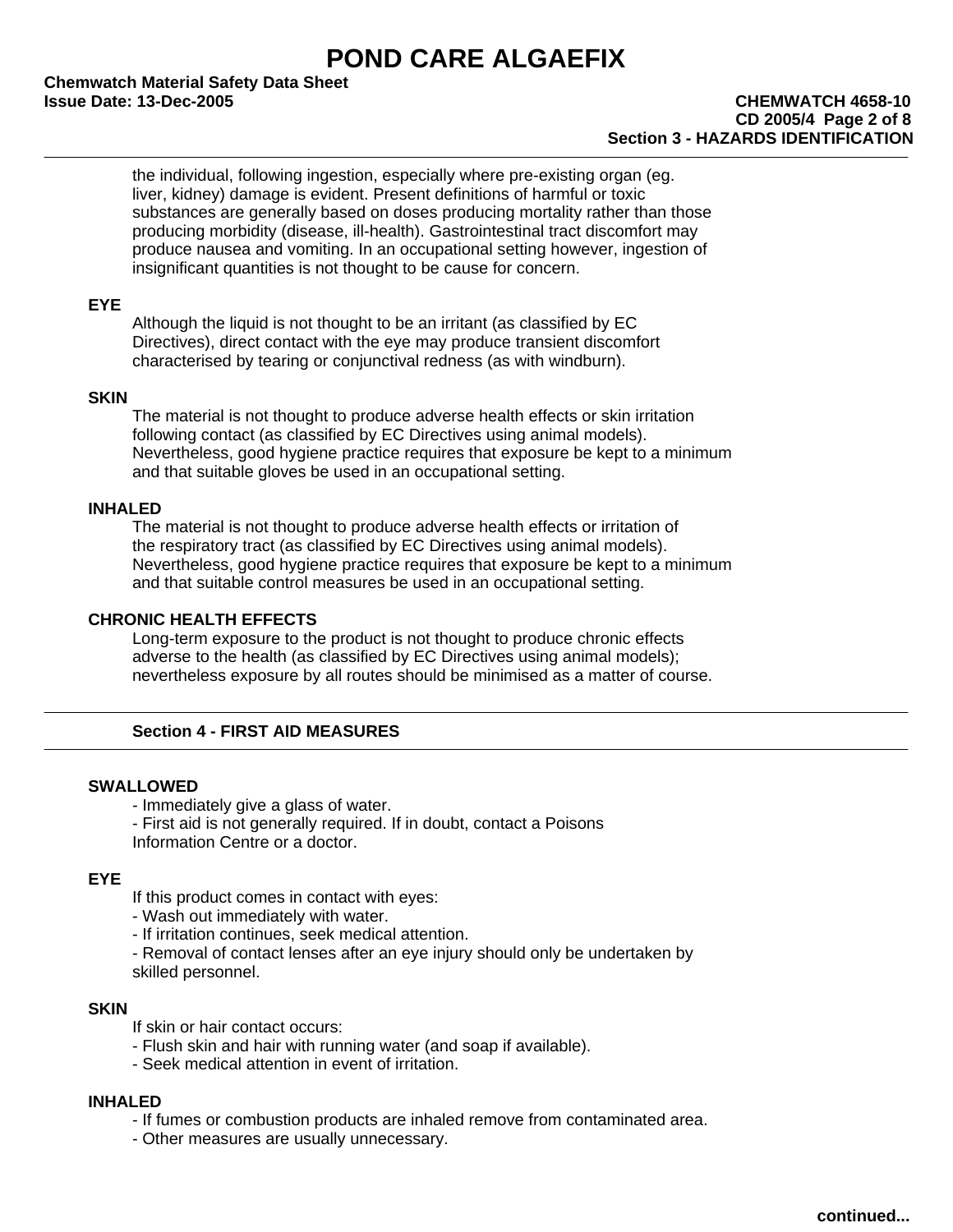**Chemwatch Material Safety Data Sheet Issue Date: 13-Dec-2005 CHEMWATCH 4658-10**

# **NOTES TO PHYSICIAN**

Treat symptomatically.

### **Section 5 - FIRE FIGHTING MEASURES**

Flash Point (F): Not Applicable Lower Explosive Limit (%): Not Applicable Upper Explosive Limit (%): Not Applicable Autoignition Temp (F): Not Applicable

## **EXTINGUISHING MEDIA**

- There is no restriction on the type of extinguisher which may be used. Use extinguishing media suitable for surrounding area.

## **FIRE FIGHTING**

- Use water delivered as a fine spray to control fire and cool adjacent area.

- Do not approach containers suspected to be hot.
- Cool fire exposed containers with water spray from a protected location.
- If safe to do so, remove containers from path of fire.
- Equipment should be thoroughly decontaminated after use.

### **GENERAL FIRE HAZARDS/HAZARDOUS COMBUSTIBLE PRODUCTS**

- Non combustible.
- Not considered a significant fire risk, however containers may burn.

Decomposition may produce toxic fumes of, carbon dioxide (CO2), other pyrolysis products typical of burning organic material.

### **FIRE INCOMPATIBILITY**

Avoid contamination with oxidising agents i.e. nitrates, oxidising acids, chlorine bleaches, pool chlorine etc. as ignition may result.

### **PERSONAL PROTECTION**

Glasses: Chemical goggles. Gloves: When handling larger quantities: General purpose rubber glove. Respirator:

## **Section 6 - ACCIDENTAL RELEASE MEASURES**

### **MINOR SPILLS**

- Clean up all spills immediately.
- Avoid breathing vapours and contact with skin and eyes.
- Control personal contact by using protective equipment.
- Contain and absorb spill with sand, earth, inert material or vermiculite.
- Wipe up.
- Place in a suitable labelled container for waste disposal.

# **MAJOR SPILLS**

Minor hazard.

- Clear area of personnel.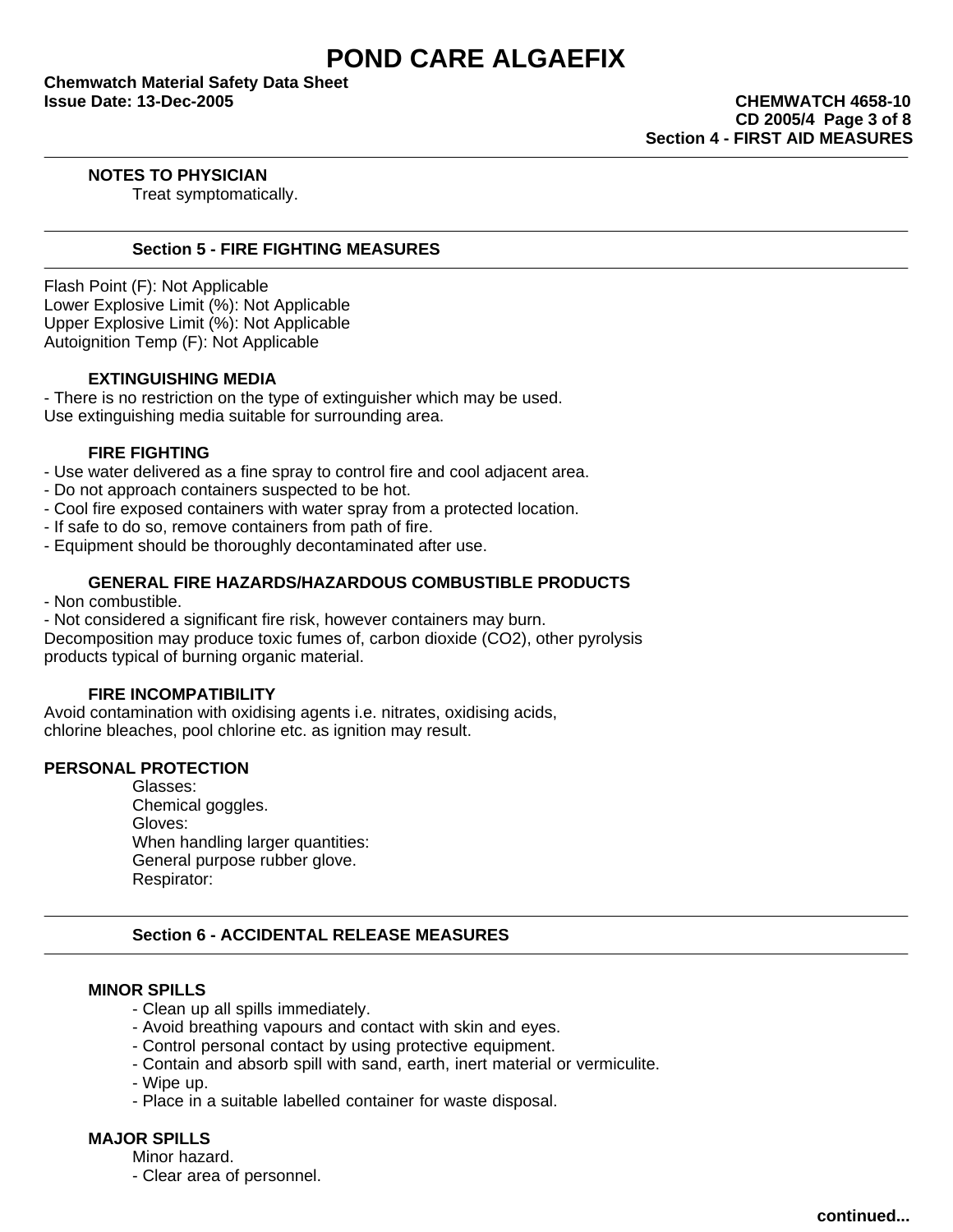**Chemwatch Material Safety Data Sheet Issue Date: 13-Dec-2005 CHEMWATCH 4658-10**

# **CD 2005/4 Page 4 of 8 Section 6 - ACCIDENTAL RELEASE MEASURES**

- Alert Fire Brigade and tell them location and nature of hazard.
- Control personal contact by using protective equipment as required.
- Prevent spillage from entering drains or water ways.
- Contain spill with sand, earth or vermiculite.
- Collect recoverable product into labelled containers for recycling.
- Absorb remaining product with sand, earth or vermiculite and place in appropriate containers for disposal.
- Wash area and prevent runoff into drains or waterways.
- If contamination of drains or waterways occurs, advise emergency services.

## **ACUTE EXPOSURE GUIDELINE LEVELS (AEGL) (in ppm)**

AEGL 1: The airborne concentration of a substance above which it is predicted that the general population, including susceptible individuals, could experience notable discomfort, irritation, or certain asymptomatic nonsensory effects. However, the effects are not disabling and are transient and reversible upon cessation of exposure.

AEGL 2: The airborne concentration of a substance above which it is predicted that the general population, including susceptible individuals, could experience irreversible or other serious, long-lasting adverse health effects or an impaired ability to escape.

AEGL 3: The airborne concentration of a substance above which it is predicted that the general population, including susceptible individuals, could experience life-threatening health effects or death.

# **Section 7 - HANDLING AND STORAGE**

### **PROCEDURE FOR HANDLING**

- Limit all unnecessary personal contact.
- Wear protective clothing when risk of exposure occurs.
- Use in a well-ventilated area.
- Avoid contact with incompatible materials.
- When handling, DO NOT eat, drink or smoke.
- Keep containers securely sealed when not in use.
- Avoid physical damage to containers.
- Always wash hands with soap and water after handling.
- Work clothes should be laundered separately.
- Use good occupational work practice.
- Observe manufacturer's storing and handling recommendations.
- Atmosphere should be regularly checked against established exposure standards

to ensure safe working conditions are maintained.

# **RECOMMENDED STORAGE METHODS**

- Polyethylene or polypropylene container.
- Packing as recommended by manufacturer
- Check all containers are clearly labelled and free from leaks.

# **STORAGE REQUIREMENTS**

- Store in original containers.
- Keep containers securely sealed.
- Store in a cool, dry, well-ventilated area.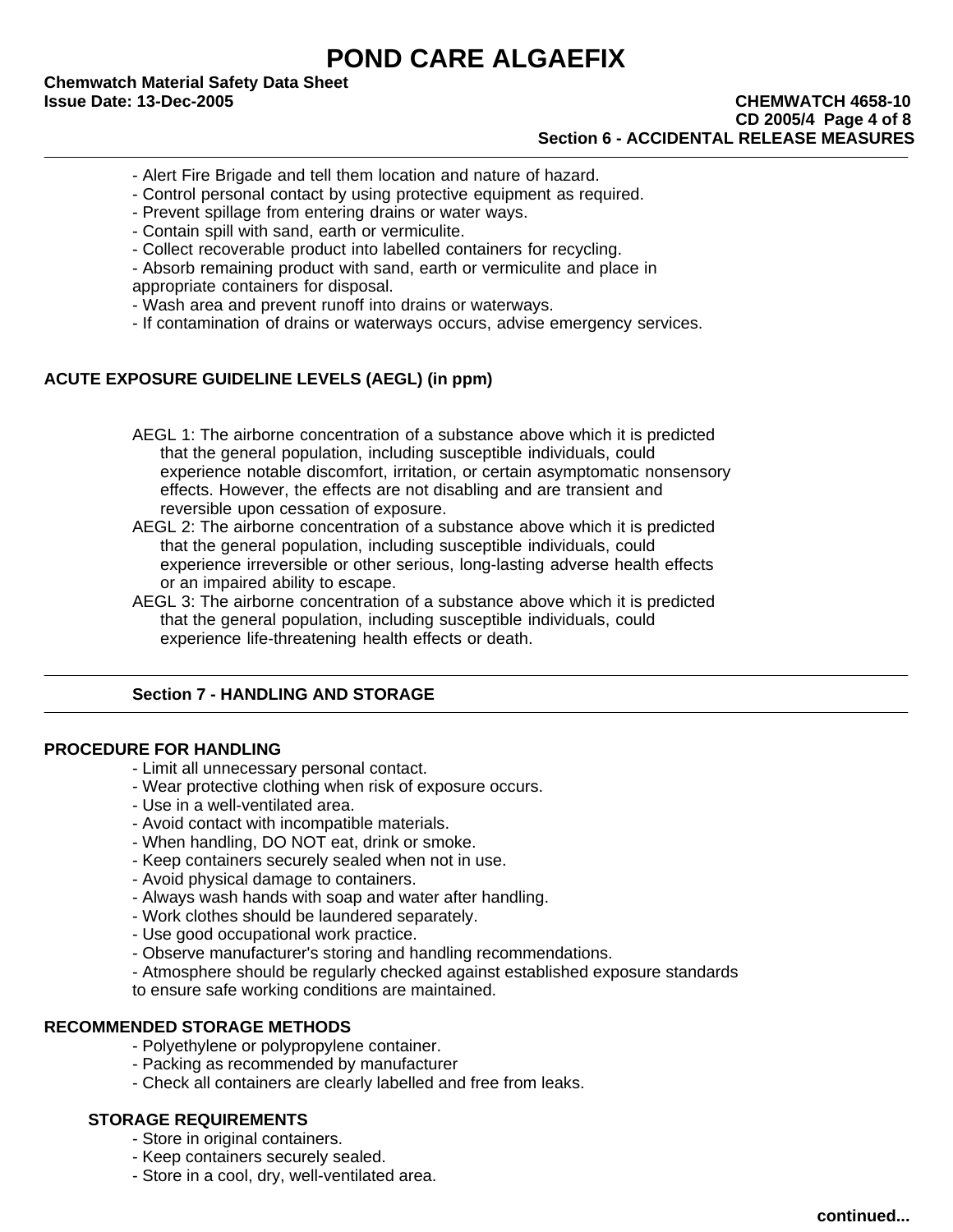**Chemwatch Material Safety Data Sheet Issue Date: 13-Dec-2005 CHEMWATCH 4658-10**

- Store away from incompatible materials and foodstuff containers.
- Protect containers against physical damage and check regularly for leaks.

- Observe manufacturer's storing and handling recommendations.

# **Section 8 - EXPOSURE CONTROLS / PERSONAL PROTECTION**

### **EXPOSURE CONTROLS**

No data available: dimethyliminoethylene dichloride, ethoxylate as (CAS: 31512-74-0) / (CAS: 31075-24-8)

No data for Pond Care AlgaeFix.

## **INGREDIENT DATA**

DIMETHYLIMINOETHYLENE DICHLORIDE, ETHOXYLATE: Dusts not otherwise classified, as inspirable dust; ES TWA:  $10 \text{ ma/m}^3$ . Particulate (insoluble or poorly soluble \*) Not Otherwise Specified (P.N.O.C)

TLV TWA: 10 mg/m<sup>3</sup> Inhalable particulate

TLV TWA: 3 mg/m<sup>3</sup> Respirable particulate

OEL-Sweden, United Kingdom: 10 mg/m<sup>3</sup> total dust, 5 mg/m<sup>3</sup> respirable dust

These "dusts" have little adverse effect on the lungs and do not produce toxic effects or organic disease. Although there is no dust which does not evoke some cellular response at sufficiently high concentrations, the cellular response caused by P.N.O.C.s has the following characteristics:

- the architecture of the air spaces remain intact,

- scar tissue (collagen) is not synthesised to any degree,

- tissue reaction is potentially reversible.

Extensive concentrations of P.N.O.C.s may:

- seriously reduce visibility,

- cause unpleasant deposits in the eyes, ears and nasal passages,

- contribute to skin or mucous membrane injury by chemical or mechanical action, per se, or by the rigorous skin cleansing procedures necessary for their removal. [ACGIH]

This limit does not apply:

- to brief exposures to higher concentrations

- nor does it apply to those substances that may cause physiological impairment at lower concentrations but for which a TLV has as yet to be determined.

This exposure standard applies to particles which

- are insoluble or poorly soluble\* in water or, preferably, in aqueous lung fluid (if data is available) and

- have a low toxicity (i.e.. are not cytotoxic, genotoxic, or otherwise

chemically reactive with lung tissue, and do not emit ionizing radiation, cause

immune sensitization, or cause toxic effects other than by inflammation or by a mechanism of lung overload)

\* Notice of intended change.

# **PERSONAL PROTECTION**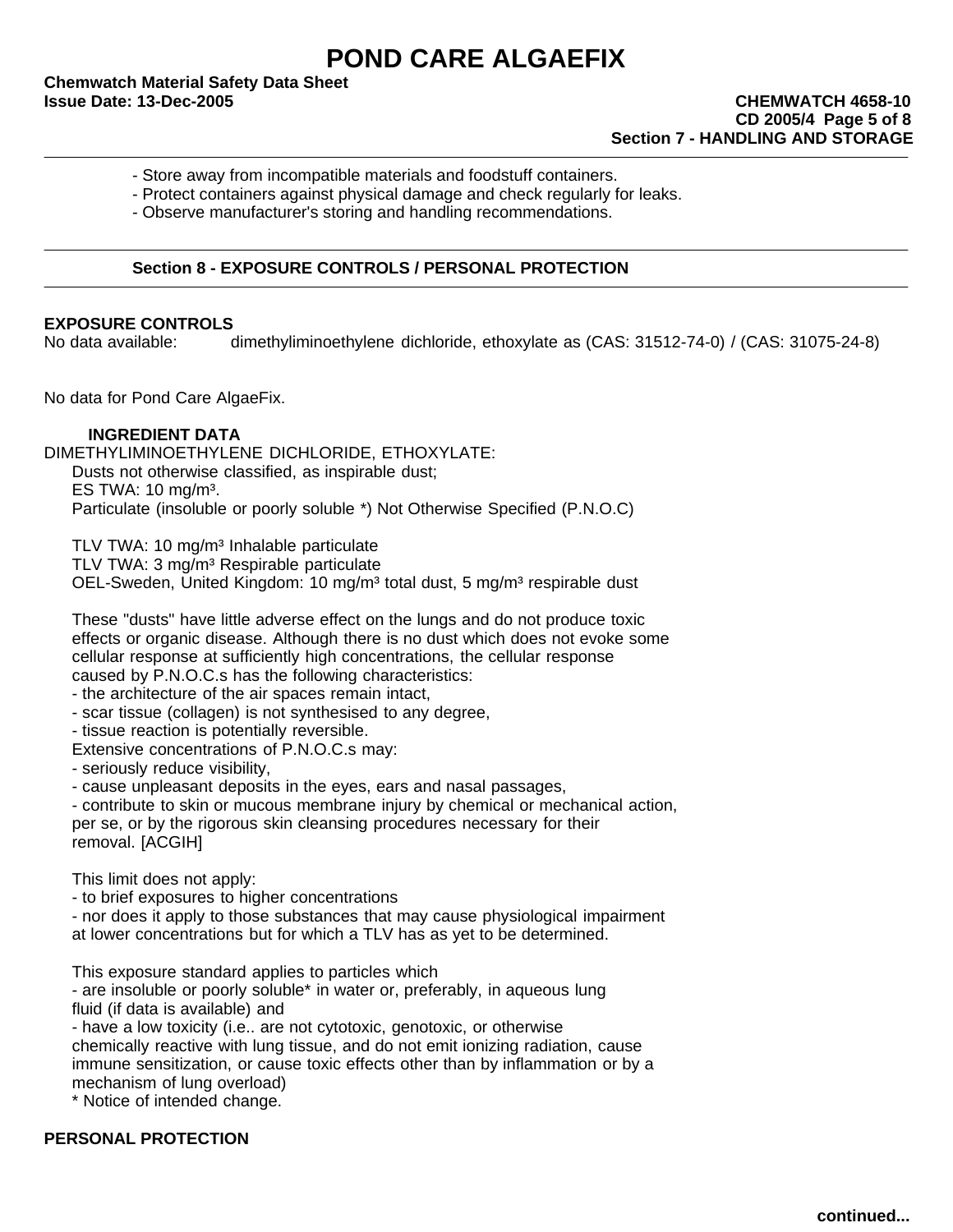**Chemwatch Material Safety Data Sheet**

## **Issue Date: 13-Dec-2005 CHEMWATCH 4658-10 CD 2005/4 Page 6 of 8 Section 8 - EXPOSURE CONTROLS / PERSONAL PROTECTION**

# **EYE**

- Safety glasses with side shields
- Chemical goggles.

- Contact lenses may pose a special hazard; soft contact lenses may absorb and concentrate irritants. A written policy document, describing the wearing of lens or restrictions on use, should be created for each workplace or task. This should include a review of lens absorption and adsorption for the class of chemicals in use and an account of injury experience. Medical and first-aid personnel should be trained in their removal and suitable equipment should be readily available. In the event of chemical exposure, begin eye irrigation immediately and remove contact lens as soon as practicable. Lens should be removed at the first signs of eye redness or irritation - lens should be removed in a clean environment only after workers have washed hands thoroughly. [CDC NIOSH Current Intelligence Bulletin 59].

## **HANDS/FEET**

Wear general protective gloves, eg. light weight rubber gloves.

## **OTHER**

No special equipment needed when handling small quantities. OTHERWISE:

- Overalls.
- Barrier cream.
- Eyewash unit.

# **ENGINEERING CONTROLS**

General exhaust is adequate under normal operating conditions. If risk of overexposure exists, wear SAA approved respirator. Correct fit is essential to obtain adequate protection. Provide adequate ventilation in warehouse or closed storage areas.

# **Section 9 - PHYSICAL AND CHEMICAL PROPERTIES**

# **PHYSICAL PROPERTIES**

Liquid. Mixes with water.

Molecular Weight: Not Applicable **Boiling Range (C): >100 (WSCP)** Boiling Range (C): >100 (WSCP) Melting Range (C): Not Available Specific Gravity (water=1): 1.006 Solubility in water (g/L): Miscible pH (as supplied): 5.8-6.8 pH (1% solution): Not Available Vapour Pressure (kPa): Not Available Volatile Component (%vol): Not Available Evaporation Rate: Not Available Relative Vapour Density (air=1): Not Available Flash Point (C): Not Applicable Lower Explosive Limit (%): Not Applicable Upper Explosive Limit (%): Not Applicable Autoignition Temp (C): Not Applicable **Decomposition Temp (°C):** Not Available State: Liquid

# **APPEARANCE**

Clear pale yellow liquid with no odor; mixes with water.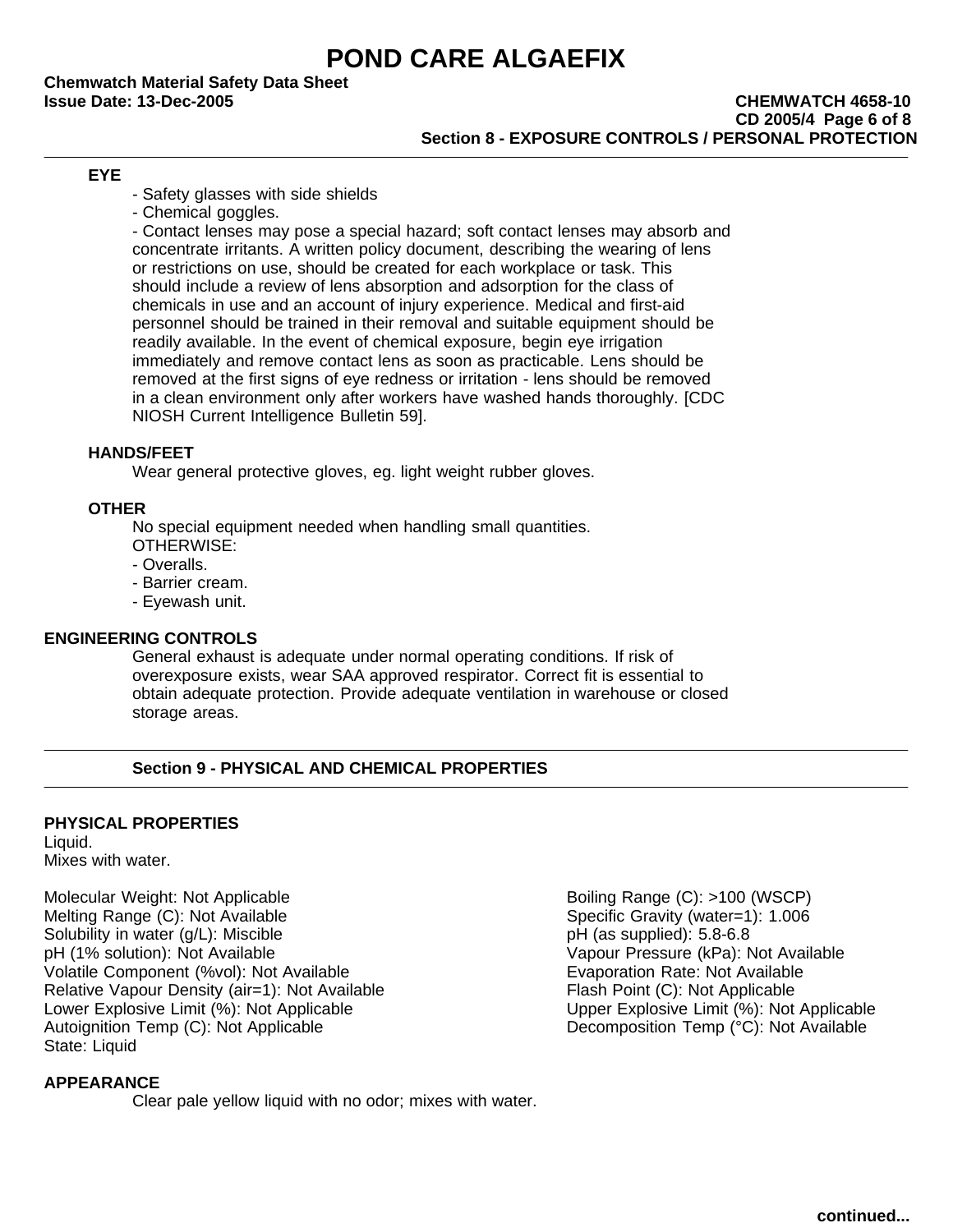# **Section 10 - CHEMICAL STABILITY AND REACTIVITY INFORMATION**

## **CONDITIONS CONTRIBUTING TO INSTABILITY**

Product is considered stable and hazardous polymerisation will not occur.

### **STORAGE INCOMPATIBILITY**

Avoid reaction with oxidising agents.

**Section 11 - TOXICOLOGICAL INFORMATION**

## **Section 12 - ECOLOGICAL INFORMATION**

Marine Pollutant:Not Determined Harmful to aquatic organisms.

### **Section 13 - DISPOSAL CONSIDERATIONS**

### **Disposal Instructions**

All waste must be handled in accordance with local, state and federal regulations.

- Recycle wherever possible.

- Consult manufacturer for recycling options or consult local or regional waste management authority for disposal if no suitable treatment or disposal facility can be identified.

- Dispose of by: Burial in a licenced land-fill or Incineration in a licenced

apparatus (after admixture with suitable combustible material)

- Decontaminate empty containers. Observe all label safeguards until containers are cleaned and destroyed.

### **Section 14 - TRANSPORTATION INFORMATION**

NOT REGULATED FOR TRANSPORT OF DANGEROUS GOODS:UN,IATA,IMDG

### **Section 15 - REGULATORY INFORMATION**

### **RISK**

Risk Codes **Risk Phrases** 

R52 **Harmful to aquatic organisms.** 

### **REGULATIONS**

dimethyliminoethylene dichloride, ethoxylate (CAS: 31075-24-8) is found on the following regulatory lists; Canada Domestic Substances List (DSL) US Toxic Substances Control Act (TSCA)